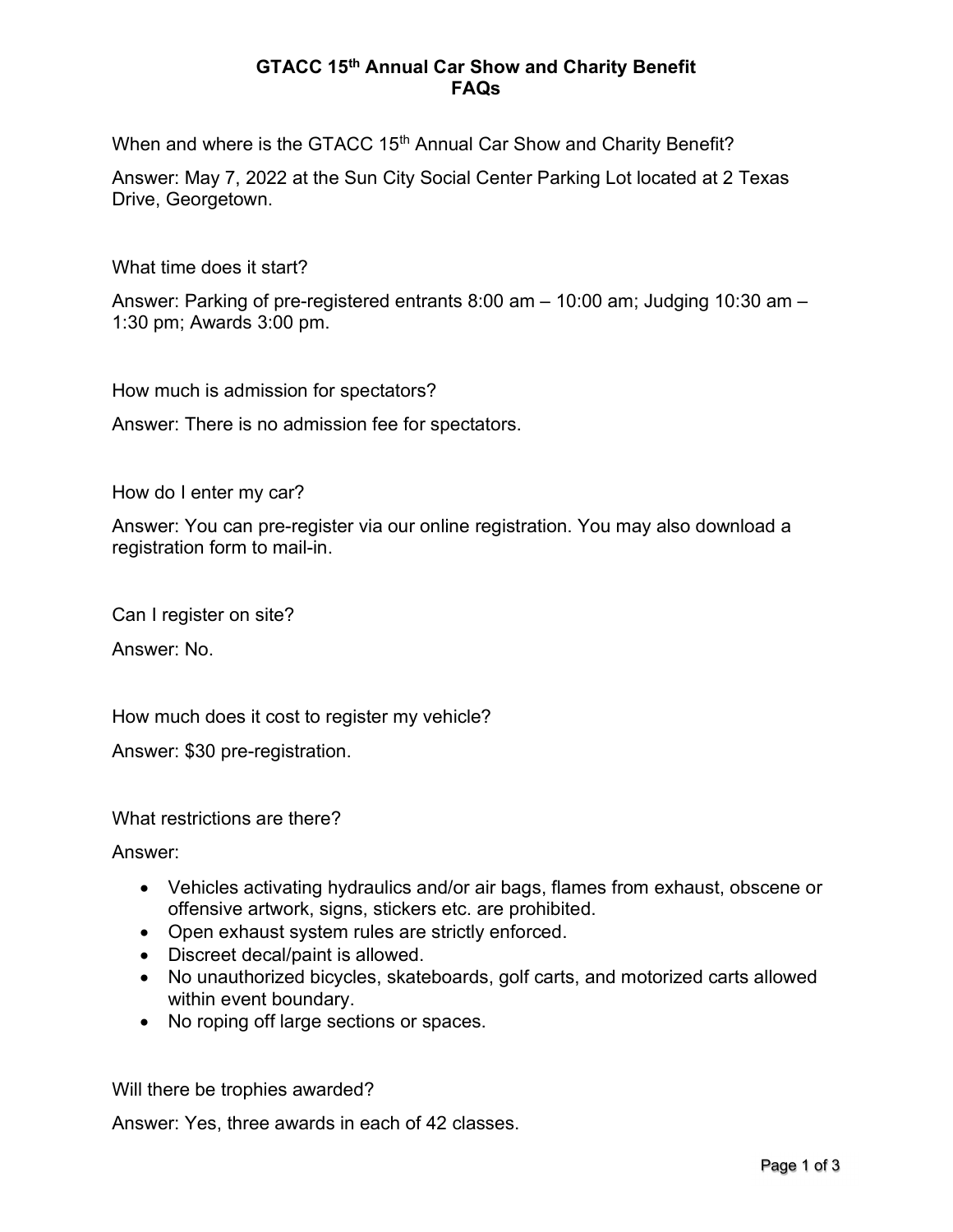## GTACC 15th Annual Car Show and Charity Benefit FAQs

How can I become a vendor?

Answer: There are a limited number of spaces for car-related vendors. To inquire about becoming a vendor, visit the Sponsor Now page.

Are Sponsorships Available?

Answer: Yes, sponsorship opportunities are available. Please visit the Sponsor Info page on the website.

How early can I park?

Answer: Please do not arrive before 7:45 am as we have much set-up to do. We will start parking at 7:45 am.

Can I park with my friends?

Answer: Only if you arrive together. Parking is first come, first served. There will be no saving spaces.

Can I bring my trailer onto the show field to load/unload my car?

Answer. No. Trailers are not permitted on the show field at any time. This includes before, during and after the show.

What about displays?

Answer. We allow one display board per vehicle. The display board must be of a size to avoid people tripping. No audio systems are allowed to be used during the show.

When will I get my confirmation?

Answer. If you pre-register online, you will receive an email within two days of booking provided that you include an email address with your entry. If you pre-register by snail mail, you will receive an email confirmation within fourteen days of receipt, provided that you include an email address with your entry.

Can I register the day of the show?

Answer. No.